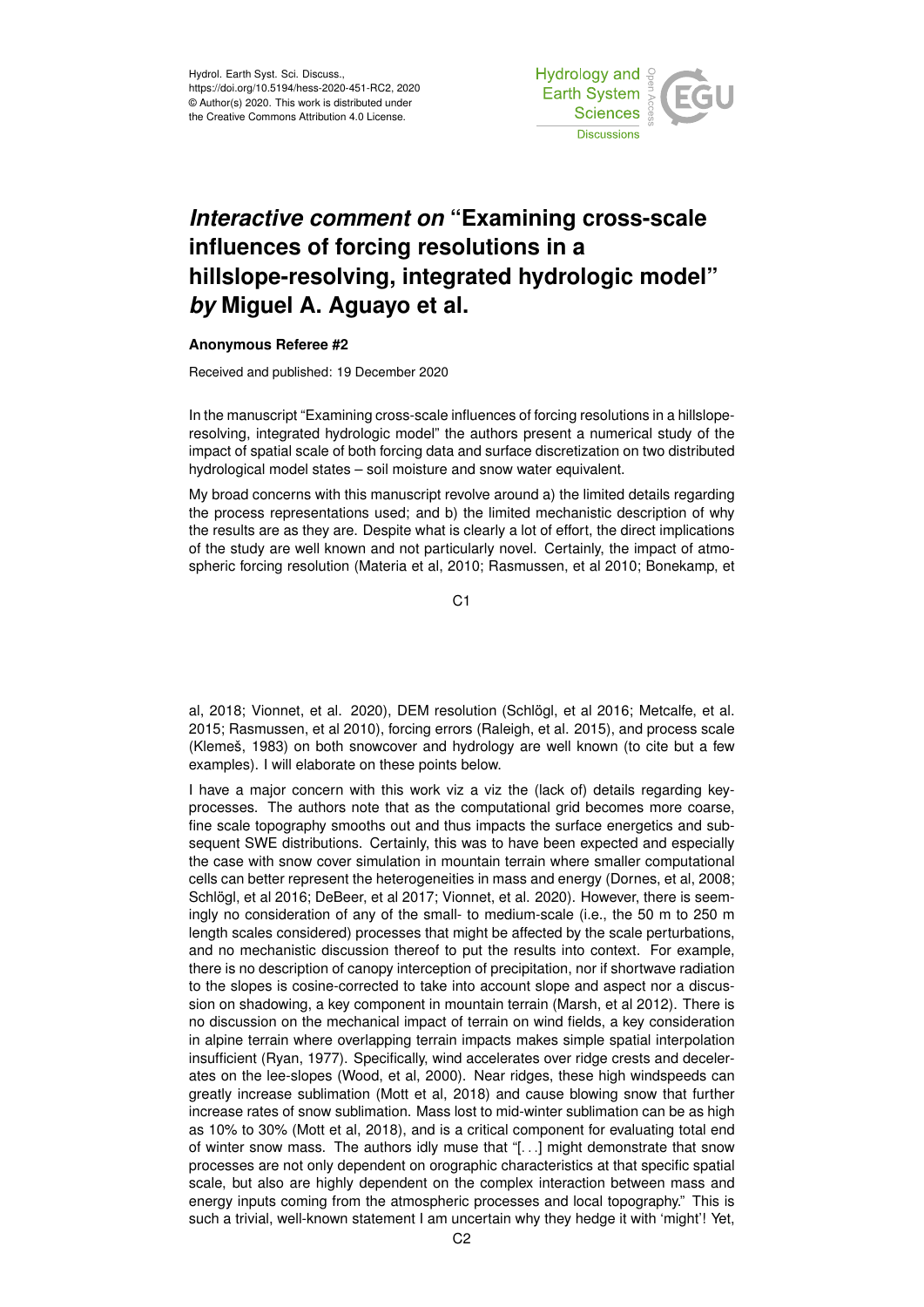such a limited analysis and an obvious statement does not help the reader fully understand the impacts of the various numerical experiments. The interplay of topographic scale and NWP resolution on such key processes was missing from the analysis. It is not clear if these processes are implicitly treated, ignored, or not considered. The above noted processes are required for realistic snowmelt modelling and at the very least in such an analysis should be mentioned. This is to say nothing of the topographic impacts on the hydrology impacting soil moisture, however I hope my point is clear.

Another concern I have is with respect to the meteorological downscaling. In fact, I do not think it was done? As far as I could tell, there is no indication as to what geopotential or atmospheric height the forcing data were extracted from the WRF simulation. If a 'surface' prognostic variable was taken this can be problematic as, depending on the coarseness of the NWP resolution, the NWP terrain might be below the higher-resolution CLM topography. Thus, there may be cold biases, longwave biases, et cetera that are not considered (e.g., Bonekamp, et al, 2018). Further, this is a major complication with how windflow is treated. As noted above, high winds on crests (not even considering blowing snow) can lead to large sublimation losses, and differences in these should be visible between a 50 m to 250 m terrain model especially when forced with a 1km and a 9 km WRF simulation. However, the results and description lead me to believe that winds and meteorological forcing were simply assigned from a Xkm WRF simulation to the CLM terrain. I struggle to reconcile a decision not to downscale any meteorological forcing with running a 30 m hydrological model in alpine terrain.

A key detail and piece of analysis that is not mentioned is if the same amount of mass is input from the 1 km WRF simulations versus the 9 km simulations. Specifically, there is no reason to expect that cumulative seasonal precipitation is the same between the 1 km and 9 km WRF simulations (e.g., Bonekamp, et al, 2018; Rasmussen, et al 2010). Thus, the difference in results between the baseline and the various spatial scale perturbations is going to be a combination of small-scale process representation and dif-

C3

ferences in mass input. I realize scope with these types of numerical experiments can quickly get out of hand with "what if!" type questions. However, I am disappointed there is no comparison of the downscaled (however it was done) WRF forcing data with observations. I think this would have helped gauge if a 9 km WRF simulation was even close to providing anything but large-scale synoptic conditions or that it may be totally unsuitable for any type of hydrological modelling. Does it provide a precipitation mass estimate that is remotely close to correct?

Lastly, I think a major short coming of the manuscript is a lack of statistical analysis of the errors. The authors postulate a north-south distribution of errors, however there is no rigour in this statement to truly quantify this. Nor the elevation dependence on RMSE. The author's state "requires accurate and timely knowledge of runoff generated by snowmelt for water management" however no attention is given to melt timing, the impact of scale on this, nor if the melt timing produced by any of the combinations is close to observed melt timing.

As a note on the distributed RMSE, I wonder if the authors considered other ways of expressing the error metrics? The RMSE plots (Figure 8,9) have the WRF resolution artifact which is rather distracting. Distributions of RMSE or perhaps something like the Wasserstein metric may help the multi-scale analysis.

Regrettably, in the current form, I cannot recommend this manuscript for publication.

Specific points follow:

Figure 1 needs a legend

L1 I found the abstract quite long and should be tightened up

L5 "many issues" – a bunch of effort is spent making it seem liked distributed models are highly uncertain (which is absolutely a fair concern) and yet they are used herein. I think this should be tightened up, especially in the abstract

L13 "discrepancies" word choice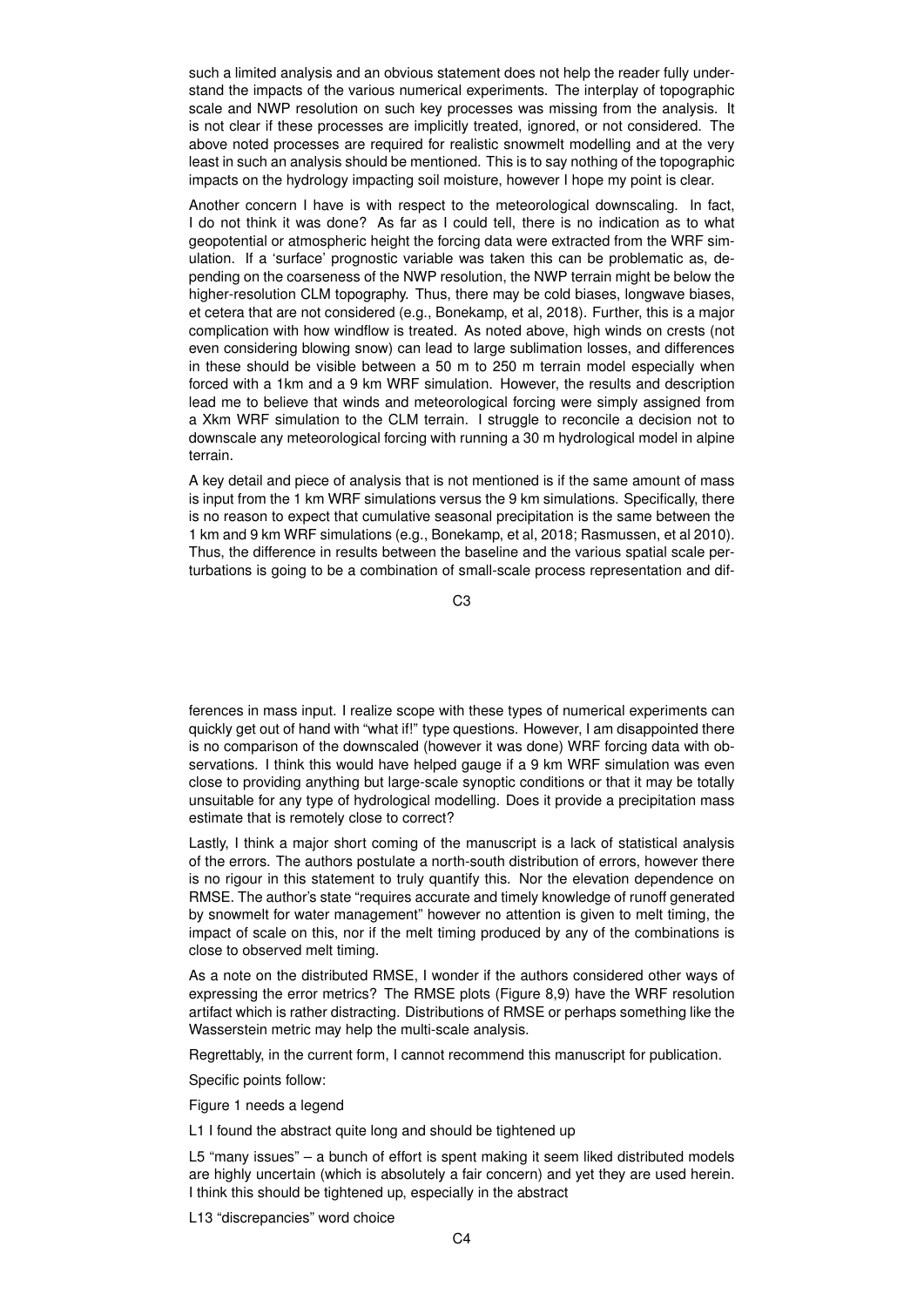L33 "those"  $=$  what?

L34 "prove performance" debateable, lots of simple models completely fail in cold region, alpine terrain. Either way, citation needed.

L35 "watershed processes...properties" such as?

L38 "Because these models require. . . impossible to validate" I think I understand what you're saying here but could be tightened up. By construction, any model is impossible to validate in an ungagued basin.

L39 "Inc, 2015" confirm Inc is right

L39 & L43 Are you using integrated and physically based synonymously?

L48 "often not representative" citation needed

L49 "radar-retrieved precipitation" can also note low elevation gauge bias and/or total lack of gauging in complex terrain.

L51 "these models" which models?

L54 "spatial scales" spatial and temporal?

L67 "fewer of these studies" which studies?

L75 "To our knowledge only one study..." I would suggest that is not correct. A few examples: Rasmussen, et al 2010; Ikeda, et al. 2010; Bonekamp, et al, 2018; Vionnet, et al. 2020

L93: "more integrated way" what does this mean? Process coupling? Process representation?

L98: Discussion should be lower-case d

L106: "facing" word choice

L125 How fine of a scale is 'fine' referring to?

C5

L125 'Within this' what is this referring to?

L127 , missing after e.g.

L139 remove "also" after ParFlow

L143 Extra ( ) around Kollet citation

L144,145 double space after the e.g.,

L159 "forcing data" note what variables are being used

L161 "synthesizing" what does this mean in this context?

L165 I'm a bit surprised this was the only variable calibrated

L174 Personally I am not a fan of 'Nature run' or 'Truth'. Without any in situ observations we don't know what the 'truth' is (which is already a loaded term with models), and 'Nature run' makes me think 'naturalized flow'. I think 'reference' or 'baseline' would be more appropriate.

L188 "hydrological <state> variables"

L190 This entire section is missing variable units!

L212 How is net radiation calculated i.e., albedo parameterization? Key for how it interacts with your scale perturbations

L218 What z0 are you assuming for your turbulent heat fluxes? What stability parametrizations are being used??

L258 What does 'dampening the domain' mean in this context?

L260 "Afterwards", after what?

L270 "short-term simulation" what is the length of this?

L275-281 Reads like Results?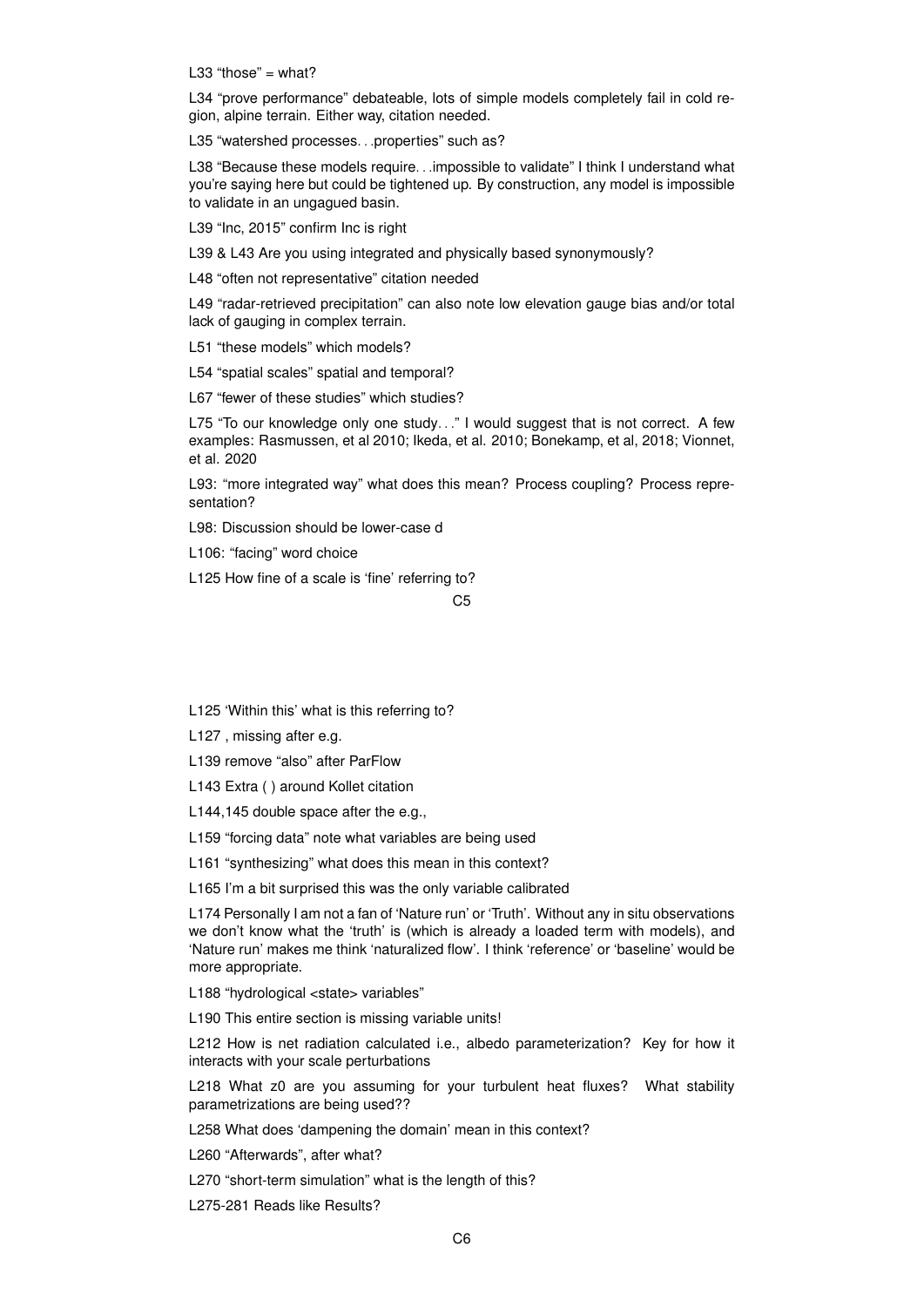#### L317 double space in front of 11

L368 "Decreases in terrain resolution may lead. . ." potentially, but it can also lead to increased uncertainty due increased number of parameters and process scale considerations. In cold regions smaller scale tends to result in better process representation due to capture small scale heterogeneities in mass and energy, however the rainfallrunoff literature tends to find increased uncertainty! This is a very nuanced point with a lot of literature supporting multiple sides that, in my opinion, deserves more than this one liner.

# **References**

Bonekamp, P. N. J., Collier, E. & Immerzeel, W. W. The impact of spatial resolution, landuse and spin-up time on resolving spatial precipitation patterns in the Himalayas The impact of spatial resolution, landuse and spin-up time on resolving spatial precipitation patterns in the Himalayas. J Hydrometeorol 19, 1565–1581 (2018).

DeBeer, C. M. & Pomeroy, J. W. Influence of snowpack and melt energy heterogeneity on snow cover depletion and snowmelt runoff simulation in a cold mountain environment. J Hydrol 553, 199–213 (2017).

Dornes, P., Pomeroy, J. W., Pietroniro, A. & Verseghy, D. L. Effects of Spatial Aggregation of Initial Conditions and Forcing Data on Modeling Snowmelt Using a Land Surface Scheme. Journal of Hydrometeorology 9, 789–803 (2008).

Ikeda, K. et al. Simulation of seasonal snowfall over Colorado. Atmos Res 97, 462–477 (2010).

Materia, S., Dirmeyer, P. A., Guo, Z., Alessandri, A. & Navarra, A. The Sensitivity of Simulated River Discharge to Land Surface Representation and Meteorological Forcings. J Hydrometeorol 11, 334–351 (2010).

Marsh, C. B., Pomeroy, J. W. & Spiteri, R. J. Implications of mountain shading on calculating energy for snowmelt using unstructured triangular meshes. Hydrol Process

 $C<sub>2</sub>$ 

### 26, 1767–1778 (2012).

Metcalfe, P., Beven, K. and Freer, J.: Dynamic TOPMODEL: A new implementation in R and its sensitivity to time and space steps, Environmental Modelling & Software, 72, 155 172, doi:10.1016/j.envsoft.2015.06.010, 2015.

Mizukami, N. et al. Hydrologic Implications of Different Large-Scale Meteorological Model Forcing Datasets in Mountainous Regions. J Hydrometeorol 15, 474–488 (2014).

Mott, R., Vionnet, V. & Grünewald, T. The Seasonal Snow Cover Dynamics: Review on Wind-Driven Coupling Processes. Frontiers Earth Sci 6, 197 (2018).

Klemeš, V.: Conceptualization and scale in hydrology, Journal of Hydrology, 65(1–3), 1 23, doi:10.1016/0022-1694(83)90208-1, 1983. Raleigh, M. S., Lundquist, J. D. and Clark, M. P.: Exploring the impact of forcing error characteristics on physically based snow simulations within a global sensitivity analysis framework, Hydrology and Earth System Sciences, 19(7), 3153–3179, doi:10.5194/hess-19-3153-2015, 2015.

Rasmussen, R. et al. High-Resolution Coupled Climate Runoff Simulations of Seasonal Snowfall over Colorado: A Process Study of Current and Warmer Climate. J Climate 24, 3015–3048 (2011).

Ryan, B. C. A Mathematical Model for Diagnosis and Prediction of Surface Winds in Mountainous Terrain. Journal of Applied Meteorology 16, 571 584 (1977).

Schlögl, S., Marty, C., Bavay, M. and Lehning, M.: Sensitivity of Alpine3D modeled snow cover to modifications in DEM resolution, station coverage and meteorological input quantities, Environmental Modelling & Software, 83, 387 396, doi:10.1016/j.envsoft.2016.02.017, 2016.

Vionnet, V., Fortin, V., Gaborit, E., Roy, G., Abrahamowicz, M., Gasset, N. and Pomeroy, J. W.: Assessing the factors governing the ability to predict late-spring flooding in cold-region mountain basins, Hydrol Earth Syst Sc, 24(4), 2141–2165,